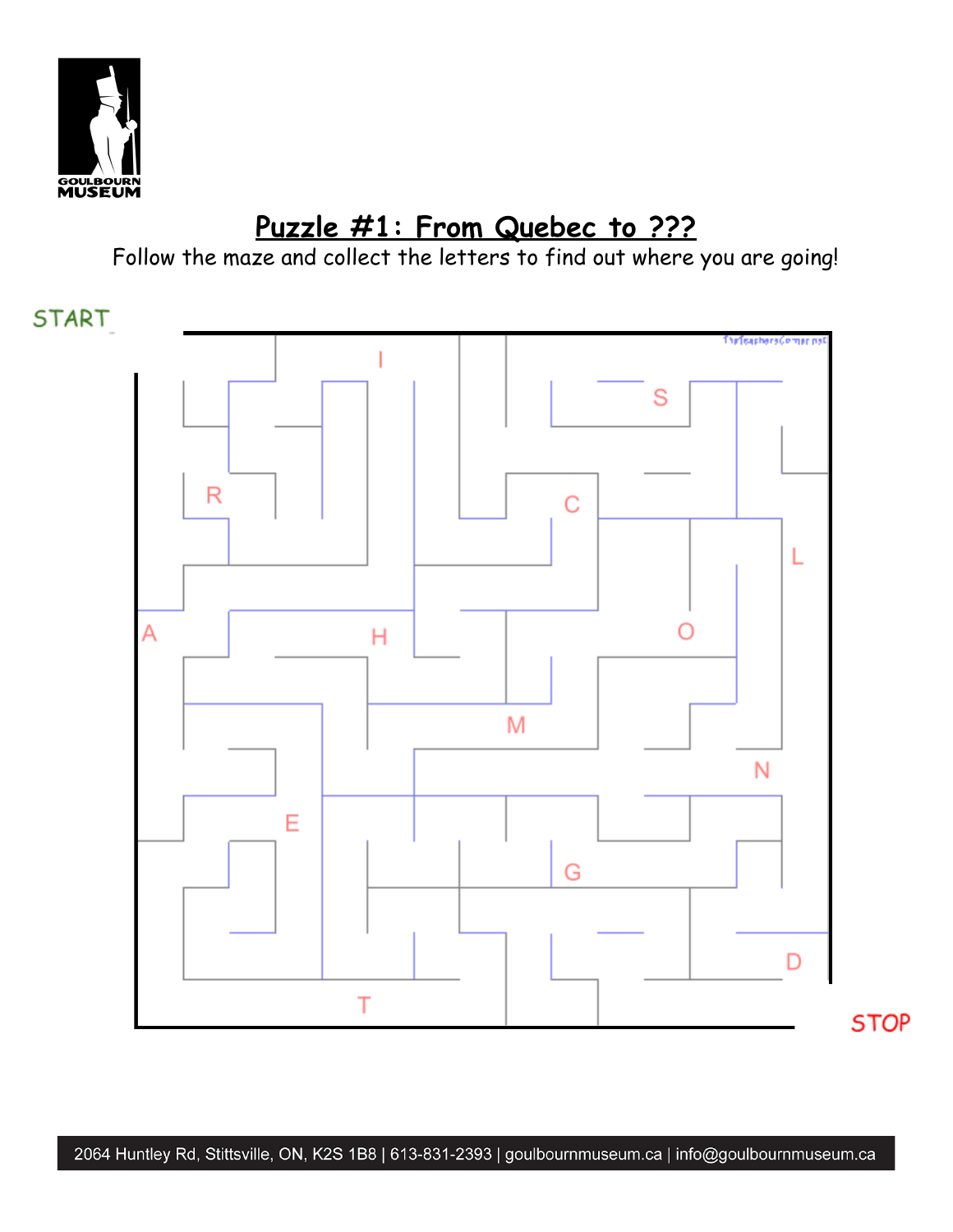

## **Puzzle #2:**

Superintendent George Burke informs you that you need a special legal document telling you where your property is, but his writing is so messy, it's like cracking a code to figure out what he said! Use this special Pigpen cipher to determine what exactly this legal document is called.



\_\_\_ \_\_\_ \_\_\_ \_\_\_ \_\_\_ \_\_\_ \_\_\_ \_\_\_ \_\_\_

Use this special Pigpen cipher to determine what exactly this legal document is called.



2064 Huntley Rd, Stittsville, ON, K2S 1B8 | 613-831-2393 | goulbournmuseum.ca | info@goulbournmuseum.ca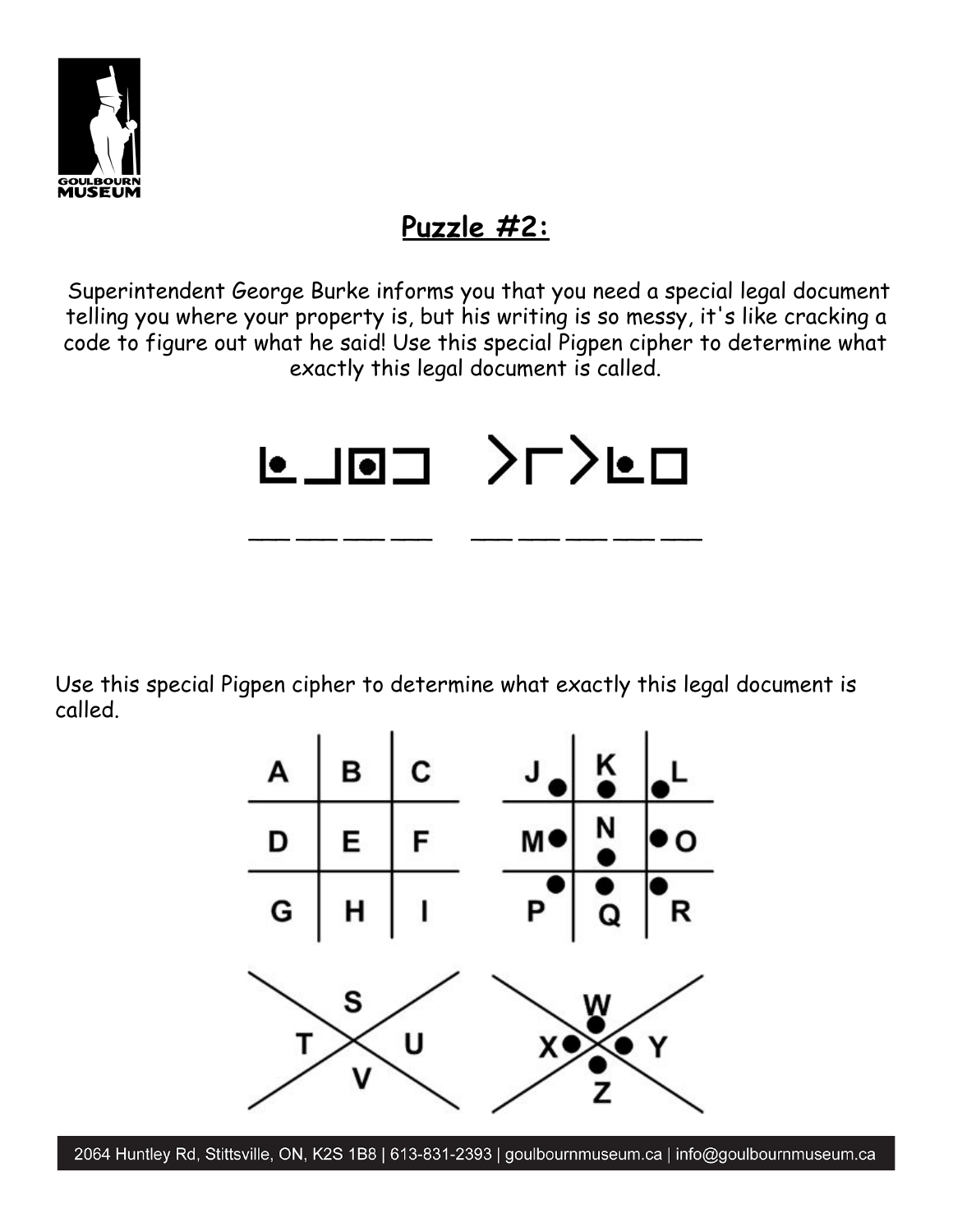

## **Puzzle #3**

Finally, after a brutal war, a long journey from Quebec, and a bunch of legal paperwork, you are officially a landowner! But to your dismay, when you arrive at your property, it is covered in rocks and trees - impossible for farming!! Plus, the winds are starting to change and you know you are running out of time before it's too late to plant crops! Solve the "picture math" and add up ALL the answers to figure out how many days it will take you to clear, plow, and plant your land!



Don't forget to tally up ALL the answers to get your code!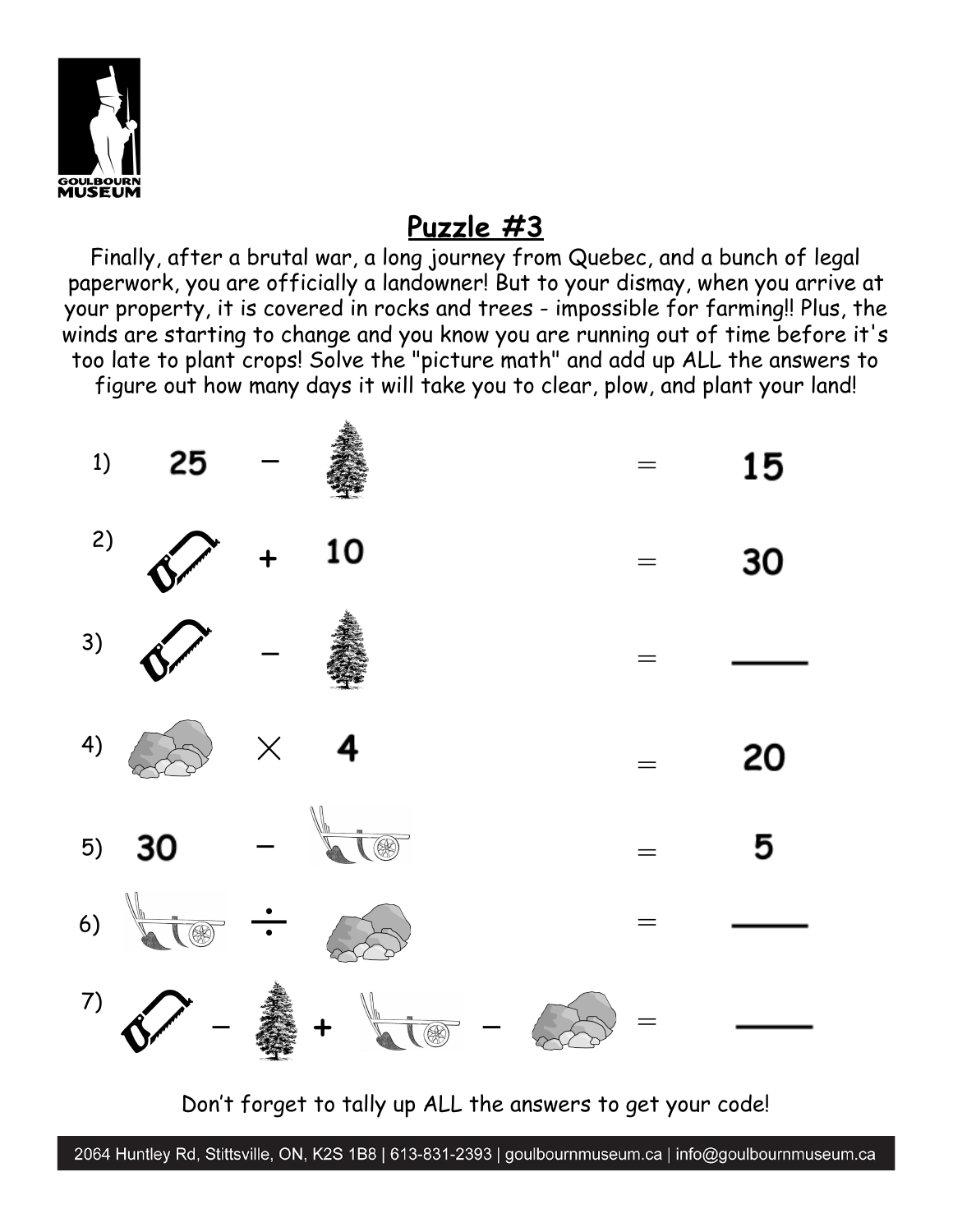

#### **Puzzle #4:**

Congratulations!! Your property is cleared and the field is plowed and planted, but your work isn't done! Time to "build" your next puzzle! Cut out the pieces on the next page and assemble your jigsaw puzzle. How many windows do you see on your new property?



\*Illustration only\*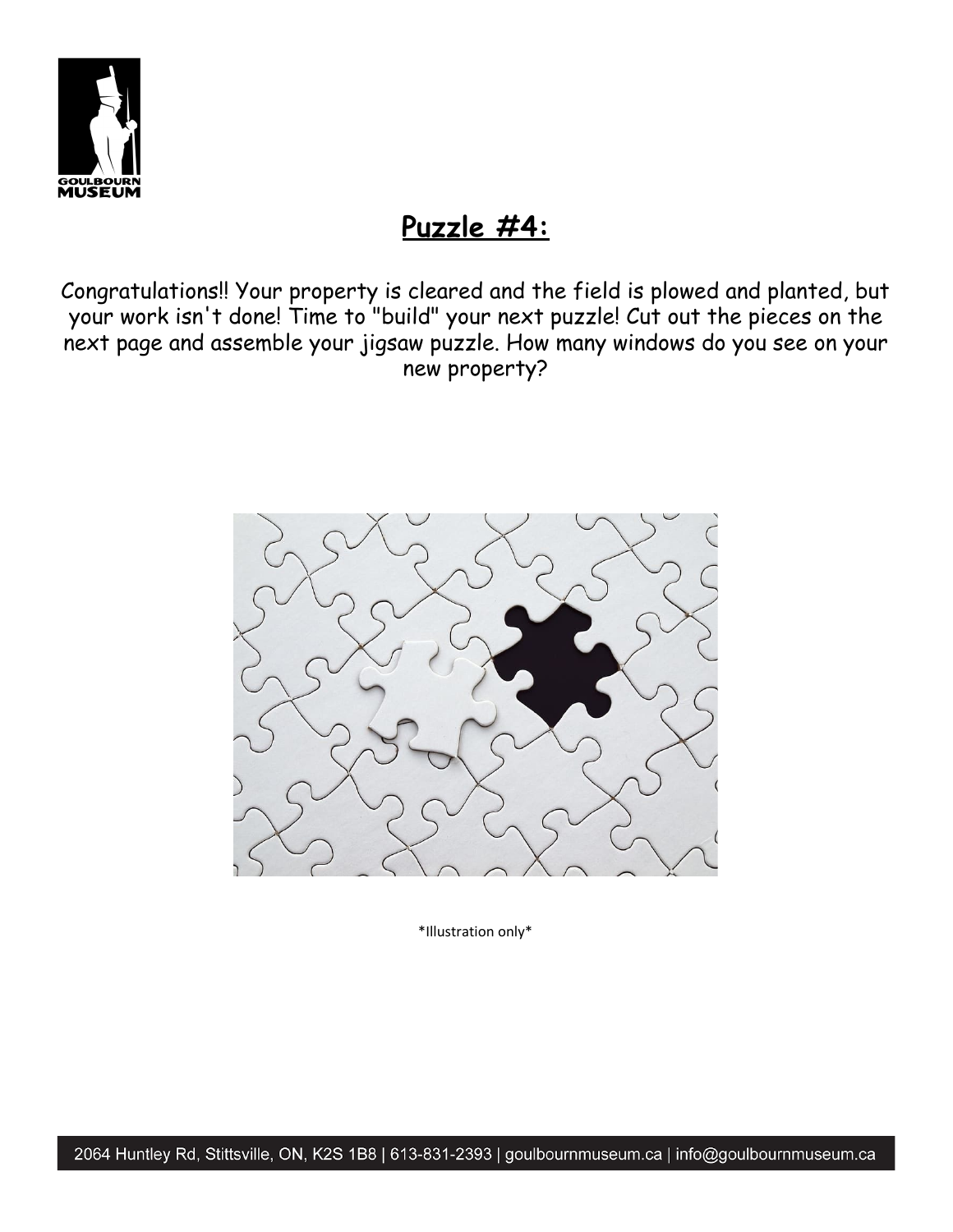